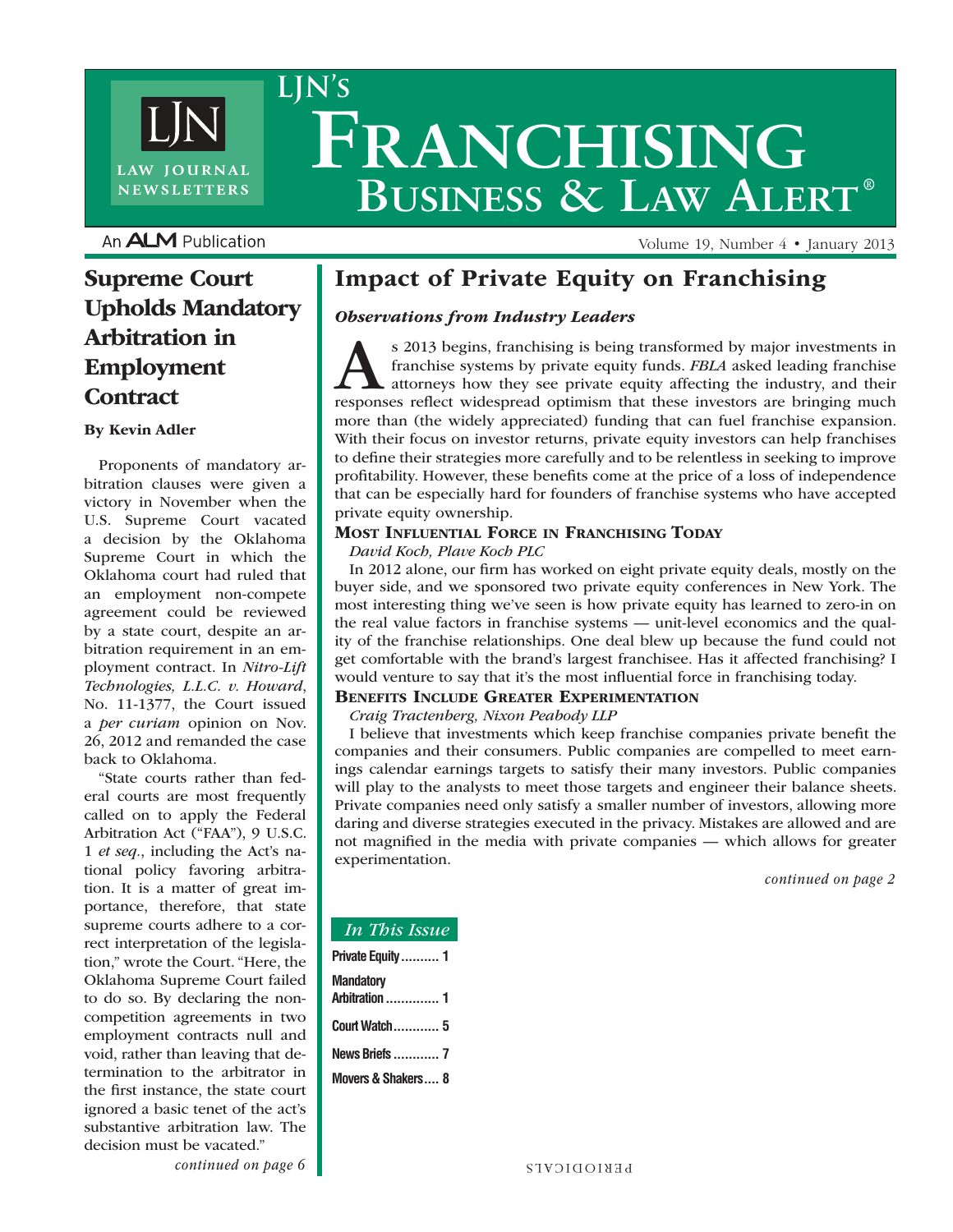### *Private Equity*

*continued from page 1*

### Equity Firms Possibly

#### **BECOME FRANCHISORS**

*Gregg Rubenstein, Nixon Peabody LLP*

I think this trend reflects the maturing of franchising as a business model. While there are still plenty of examples of someone creating a business and then deciding to grow that business through franchising, I believe it will become less common going forward. Instead, we will see venture capital funds actively looking for new business concepts that they buy and then use their expertise to franchise. The switch from business concept to franchisor has traditionally been difficult, but this should make the failure rate go down as "professional" franchisors become more common. The downside is that it will also make it more difficult for small-business concepts to franchise, as the professionally driven companies will likely present a more compelling picture to prospective franchisees than the smaller mom-and-pop systems.

### More Capital and

#### **SOPHISTICATION**

#### *Peter Silverman, Shumaker, Loop & Kendrick, LLP*

There's a fear that equity players will seek to buy-and-flip franchises by taking short-term steps to improve net and gross numbers in ways that hurt franchisees (*e.g.*, higher fees, higher rebates, lower service, lower direct advertising, aggressive remodel requirements) or the system (*e.g.*, lower standards for bringing in new franchisees). I've seen some of this, but my guess is that it will soon be the exception rather than the rule. A short-term focus in franchising is destructive; firms that try it will soon figure out that they're just digging a hole that will take a lot of time, capital and vision from which to dig out. The only buyers they'll be able to flip to will be turn-around buyers looking to buy at a steep discount.

If equity buyers do become longer-term players, I think the development will be very healthy for franchising. It offers capital and sophistication to franchisors and multiunit franchisee owners looking for partners or to exit.

Another consideration is that franchising as a business model is young. The entrepreneur who builds the system doesn't necessarily have the skills to maintain it or take it to the next level. Over time, a strong successor-ownership model will evolve, and I'd expect that equity investors would play a dominant role in that model.

#### Tougher Scrutiny from Demanding Investors

*Joel R. Buckberg, Baker, Donelson, Bearman, Caldwell & Berkowitz, PC*

Private equity funds and other institutional investors have been investing in franchisors since franchising's early days. They have always recognized and rewarded the predictable cash flow, scalable growth models, and high margins. What's different is the growth path. Private equity used to be a waypoint on the road to public-company status. Today, as fewer franchisors decide to go public, private equity ownership has supplanted public company financial models. Public franchisors were and are largely owned by institutions. The same institutions now invest through private equity vehicles, but the private equity fund managers are tougher on franchisor management than the public investor oversight world. They have less flexibility and more aggressive growth targets that push the limits of how far and how fast a brand can grow. That's where the difference lies.

#### Pros and Cons

*Leonard Vines, Greensfelder, Hemker, & Gale, P.C.*

The increasing control of franchise systems by investment groups has affected franchising both positively and negatively. On the positive side, since these groups provide owners a vehicle for succession and exit planning, franchising as a business model may become more desirable as investors can see a way to cash out. Conceivably, some of those who sell will devote funds to develop new, innovative concepts.

In addition to providing necessary funds for expansion, private equity groups can bring skilled expertise *continued on page 3*

# **Franchising**

#### **Business & Law Alert®**

| EDITOR-IN-CHIEF  Erik B. Wulff                           |                            |
|----------------------------------------------------------|----------------------------|
|                                                          | <b>DLA</b> Piper           |
|                                                          | Washington, DC             |
| EDITORIAL DIRECTOR  Wendy Kaplan Stavinoha               |                            |
| ASSOCIATE EDITOR Kevin Adler                             |                            |
| SENIOR MANAGING EDITOR Julie Gromer                      |                            |
| MARKETING DIRECTOR Jeannine Kennedy                      |                            |
| GRAPHIC DESIGNER Amy Martin                              |                            |
|                                                          |                            |
| <b>BOARD OF EDITORS</b>                                  |                            |
| MARK ABELL. Field Fisher Waterhouse                      |                            |
|                                                          | London                     |
| RUPERT M. BARKOFF. Kilpatrick Townsend &                 |                            |
|                                                          | <b>Stockton LLP</b>        |
|                                                          |                            |
|                                                          | Atlanta                    |
| JOEL R. BUCKBERG Baker, Donelson, Bearman,               |                            |
|                                                          | Caldwell & Berkowitz, P.C. |
|                                                          | Nashville                  |
| KENNETH R. COSTELLO  Bryan Cave LLP                      |                            |
|                                                          | Santa Monica, CA           |
| JENNIFER DOLMAN Osler, Hoskin & Harcourt LLP             |                            |
|                                                          | Toronto, Ontario           |
| Ioronto, Ontario<br>GARY R. DUVALL Dorsey & Whitney, LLP |                            |
|                                                          | Seattle                    |
| PETER C. LAGARIAS The Legal Solutions Group, L.L.P.      |                            |
|                                                          | San Rafael, CA             |
| BRET LOWELL. DLA Piper                                   |                            |
|                                                          |                            |
|                                                          | Washington, DC             |
| <b>CHARLES G. MILLER</b>                                 | Bartko, Zankel, Tarrant &  |
|                                                          | Miller, PC                 |
|                                                          | San Francisco              |
| CHARLES S. MODELL. Larkin, Hoffman, Daly &               |                            |
|                                                          | Lindgren, Ltd.             |
|                                                          | Bloomington, MN            |
| ARTHUR L. PRESSMAN Nixon Peabody                         |                            |
|                                                          | Boston                     |
| ROBERT L. PURVIN, JR. American Association of            |                            |
|                                                          | Franchisees & Dealers      |
|                                                          | San Diego                  |
| CHARLES RUMBAUGH. Private Dispute Resolution             |                            |
|                                                          | Rolling Hills, CA          |
| MICHAEL H. SEID Michael H. Seid & Associates, LLC        |                            |
|                                                          |                            |
|                                                          | West Hartford, CT          |
| ANDREW C. SELDEN Briggs and Morgan                       |                            |
|                                                          | Minneapolis                |
| ALAN H. SILBERMAN Sonnenschein Nath & Rosenthal          |                            |
|                                                          | Chicago                    |
| ROCHELLE B. SPANDORF Davis, Wright & Tremaine, LLP       |                            |
|                                                          | Los Angeles                |
| LEONARD VINES Greensfelder, Hemker & Gale,               |                            |
|                                                          | P.C.                       |
|                                                          | St. Louis                  |
| HOWARD S. WOLFSON  Morrison Cohen Singer &               |                            |
|                                                          | Weinstein, LLP             |
|                                                          | New York                   |
|                                                          |                            |

**LJN'S Franchising Business & Law Alert® (ISSN 1079-6339) is published by Law Journal Newsletters, a division of ALM. © 2013 ALM Media, LLC. All rights reserved. No reproduction of any portion of this issue is allowed without written permission from the publisher. Telephone: (877) 256-2472 Editorial e-mail: jgromer@alm.com Circulation e-mail: customercare@alm.com Reprints: www.almreprints.com**

> **LJN's Franchising Business & Law Alert 023145 Periodicals Postage Paid at Philadelphia, PA POSTMASTER: Send address changes to: ALM 120 Broadway, New York, NY 10271**

*Published Monthly by:* **Law Journal Newsletters 1617 JFK Boulevard, Suite 1750, Philadelphia, Pa 19103 www.ljnonline.com**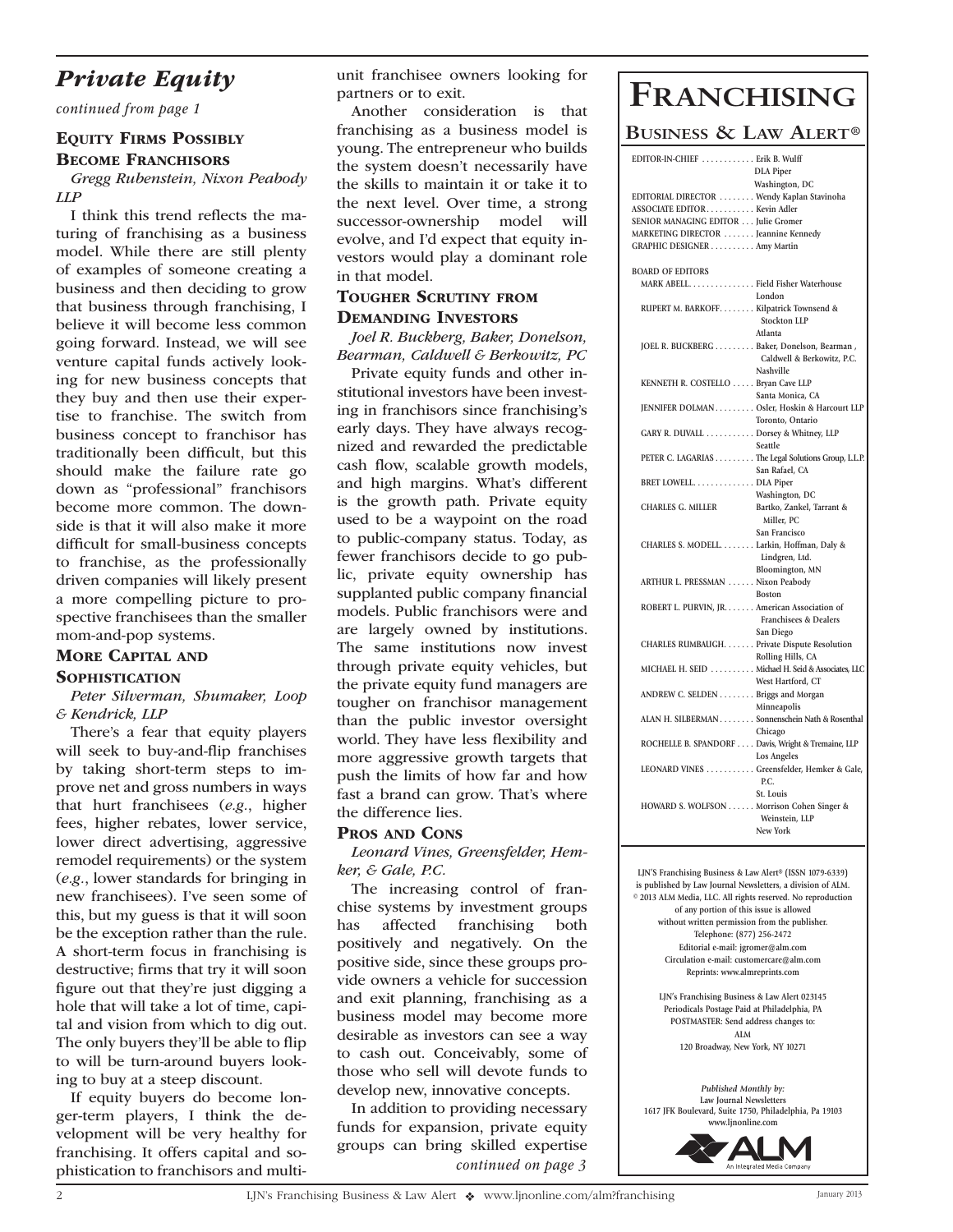### *Private Equity*

#### *continued from page 2*

and a high level of sophistication. Cost-cutting measures and improved efficiencies, along with the opportunity to forge new relationships, can enhance the value of the system. The franchise can become more competitive and profitable and thereby focus on growth and innovation without the looming cloud of financial pressures. Opportunities to expand both nationally and internationally also can help the overall economy and create more jobs.

On the negative side, however, there is a risk that the culture of the franchise will change for the worse. Franchisees who once felt they were part of a benevolent "family" may feel like employees or "just a number" with little control over their destiny. If the culture changes too dramatically, many franchisees could become unhappy, which is bad not only for the system, but for franchising in general. Finally, some franchisors simply are not prepared to give up control and are not willing to accept the inevitable changes that will be made to their system.

#### Managing Competing

#### **PRIORITIES**

*Rupert Barkoff, Kilpatrick Townsend & Stockton LLP*

Private equity and venture capital funds can create interesting situations when they purchase interests in franchise system. There are at least two reasons why I say this:

First, their economic interests may be focused differently than those of the franchisees. Franchisees are in for the long haul. Investors in the franchisor typically have a shorter focus. They are more interested in what return they can earn for their investors in the short haul — perhaps three to seven years. Historical loyalty of the employees becomes less important as the new owners ask, "What have you done lately?" Culture is not as important as cash.

And that brings me to my second point. Those who purchase franchise systems do not often fully appreciate the role that franchisorfranchisee relationships play. While the franchise agreement will almost always give the thumb on the scale to the franchisor, the power that the franchisor can exercise over the franchisees is not unlimited. Franchisors typically want existing franchisees to buy more units; happy franchisees help sell franchises to outsiders. Bad-mouthing can severely damage franchise sales.

System change is not all bad. When it clearly adds to the franchisees' bottom line, it will be better received. But life seems to favor inertia rather than change. And change can often lead to the departure of long-time friends from management. A franchisor should never underestimate how important the goodwill of the franchisees can be in contributing to success.

#### Growth Is the Game

*Jeff Baker, Burr & Forman LLP*

Most franchise systems were originally built around the concept of personal investment by individual entrepreneurs who would run the franchised business as an owner/ operator. Access to capital and other factors tended to keep growth rates moderate. Once franchisees started becoming large enough to attract investment by private equity funds and similar investors, we began to see a shift in the power dynamic between franchisee and franchisor. Private equity funds have the ability to put together complex capital structures that enable rapid growth, and growth is their game. In response to the potential economic threat posed by a system of very large franchisees run by investors rather than owner/operators, some franchisors have started to implement size limits on their franchisees.

Private equity funds generally prefer not to hold real estate in their portfolio companies because feeowned real estate presents risk and valuation issues that can be difficult to quantify when calculating the fund's projected return on investment. As a result, many franchisees have found themselves in the position of pushing their operating properties into the sale-leaseback market in order to posture the business for sale. Careful attention must be paid to the assignment and change-ofcontrol provisions embedded in such leases in order to make certain that the sale-leaseback landlord does not obtain unreasonable control rights that could limit the franchisee's ability to sell to a private equity fund or, more importantly, limit the private equity fund's exit strategy on the next turn of the company.

#### New Sources of Capital and **EXPERTISE**

*Frank Zaid, Osler, Hoskin & Harcourt LLP*

The acquisition of control of franchise systems by private equity funds, venture capital funds and other types of investment groups ("investment funds") has clearly affected franchising.

First, as a result of the continuing recession, franchisors have been denied access to traditional sources of capital for system development and operations growth. Similarly, traditional lenders have withdrawn franchisee financing programs. The net result is that more franchisors lack capital resources to grow their systems, and fewer franchisee candidates can access funds to purchase franchises. Investment funds can bypass these problems by injecting funds into the franchise system and by creating more flexible franchisee financing programs.

Second, many franchise systems have reached maximum management expertise and require new investment and strategic direction for the next stage of development. In some cases, the owners are ready for succession or retirement, but do not have qualified successors. An investment fund can structure an exit strategy but also retain the owners as employees or consultants for a period of time. Franchisees will appreciate the continuity and gradual transition.

Third, investment funds often introduce new management systems, controls and reporting standards that reduce costs, improve efficiencies and enhance franchise value. While more stringent controls over franchisees may lead to some unrest, compliant franchisees usually benefit from a more tightly controlled operation.

*continued on page 4*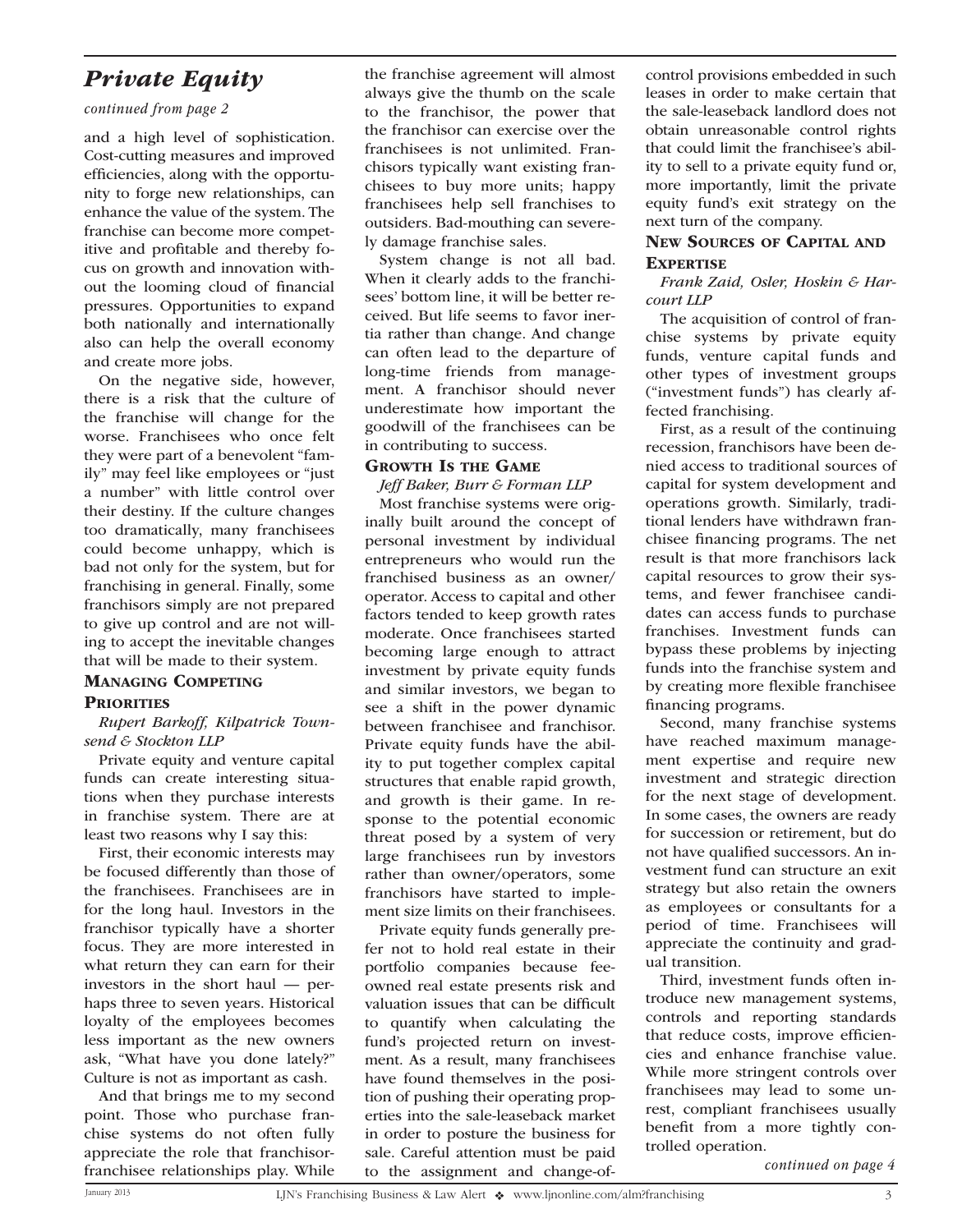### *Private Equity*

*continued from page 3*

In an era of negative growth for many franchise systems, acquisitions by investment funds have provided exits for struggling owners and relief for floundering franchisees. As in so many other business situations, timing is everything.

#### Change Coming for **FRANCHISEES**

*Gaylen Knack, Gray Plant Mooty* The invasion of private equity and other investment funds into the world of franchising has had a significant impact. While the impact has been widespread, private equity (and similar funding) mechanisms have altered the franchising landscape in three significant ways. First, it has provided a possible exit strategy for family or closely owned franchisors and some multi-unit franchisees, many of whom spent years building their businesses. Without private equity, these owners would struggle to find a successor inside or outside the family. Second, healthy prices currently being offered for franchise systems have increased pressure on buyers to improve efficiencies and drive revenue. Private equity funds with seasoned management are adept at handling these pressures while maintaining good rapport with the system's franchisees. Private equity groups new to franchising, however, may not grasp the sometimes fickle relationship with franchisees and make short-sighted decisions that alienate franchisees. Finally, as private equity and other investment funds become more active in franchising, franchisees more likely will be confronted with change. Their reaction to this environment of change likely will lead to closer scrutiny of franchisor initiatives as well as provisions in the franchise agreement that grant the franchisor discretion to implement these initiatives.

#### Loyalty to Fund Investors Is **THIRD DIMENSION**

#### *Rochelle "Shelley" Spandorf, Davis Wright Tremaine LLP*

As private equity investors pour billions of dollars into franchise companies, the overall news is good for franchising. Of course, nothing is absolute. Not all franchisees see their outcomes improve after a PE fund acquires their franchisor, not all funds do their homework and properly size up the franchise system's culture or competitive challenges before investing, and not all fund managers appreciate the difficulty of leading a collective of independent owners. But, on balance, PE funds offer system members opportunities they would otherwise never enjoy. They bring credibility to a franchise system by publicly expressing faith in the brand and capital to fund system expansion. While funds may be less tolerant of underperforming franchisees and focused on costsavings, these measures help build brand value, attract sophisticated franchisee candidates and improve the resale market for franchise units.

No doubt, having a PE fund steward the brand adds a third dimension to the franchise paradigm: loyalty to fund investors. But professional fund managers are smart and, as they become more experienced operating franchise companies, they better appreciate the interdependence between their own and their franchisees' profitability. Funds today also invest heavily in multi-unit franchisees and understand franchising from both sides of the aisle.

What PE fund ownership may signal is that there is no longer room for "moms and pops" within the system's rank and file. System growth through "corporate" multi-unit franchisees may mean a seismic cultural shift for some franchise systems. PE funds that are insensitive to this cultural dynamic may be unprepared for managing the human element of franchising.

#### FRANCHISORS SHOULD MOVE

#### **CAUTIOUSLY**

*Earsa R. Jackson, Strasburger & Price, LLP*

The increasing presence of private equity funds in the franchise arena has its benefits as well as challenges. Private equity can be a godsend for a company ripe for expansion that does not have the capital to expand. Because private equity funds are so geared toward business and the bottom line, they can be useful in helping franchise systems trim down

where necessary and cleaning up any loose ends on operations.

Depending on the degree to which the private equity fund involves itself in the operation of the core business, a franchise system may find that its corporate culture changes. I have heard franchise executives talk about difficulties with maintaining their own corporate identity once private equity comes to the table. Like every deal, the devil is in the details. Not all deals are created equal, just like not all private equity funds are created equal. A franchisor should take its time during the "courtship" phase to get to know the private fund before it jumps into bed with a stranger who might ultimately be calling the shots.

#### POSITIVE IMPACT

*Matthew Kreutzer, Armstrong Teasdale LLP*

I think the influx of private money has affected franchising in a positive way. The private equity funds I have encountered have largely taken a "hands off" approach to management, being content to leave in place the leadership structure that has brought the franchisor to their attention. That said, the fund managers are not disinterested. Wanting to protect their investment, they closely monitor the franchisor. The franchisor's executives (many who owned their companies outright prior to the thirdparty investment) are faced with having to answer to a third party for their decisions, which generally results in increased efficiency and reduced expenses across the board. At the same time, these outside investors are important to the acquired franchisor, as they provide access to much-needed capital. The influx of money carries with it a number of benefits, allowing the franchisor to improve its infrastructure and to grow its system. As the system grows, franchisee businesses also tend to grow and improve with it.

#### Bottom-Line Perspective Extends to Litigation

*Jeffrey Fillerup, McKenna Long & Aldridge, LLP*

Private equity has generally had a favorable view of expected litigation/dispute resolution costs and *continued on page 8*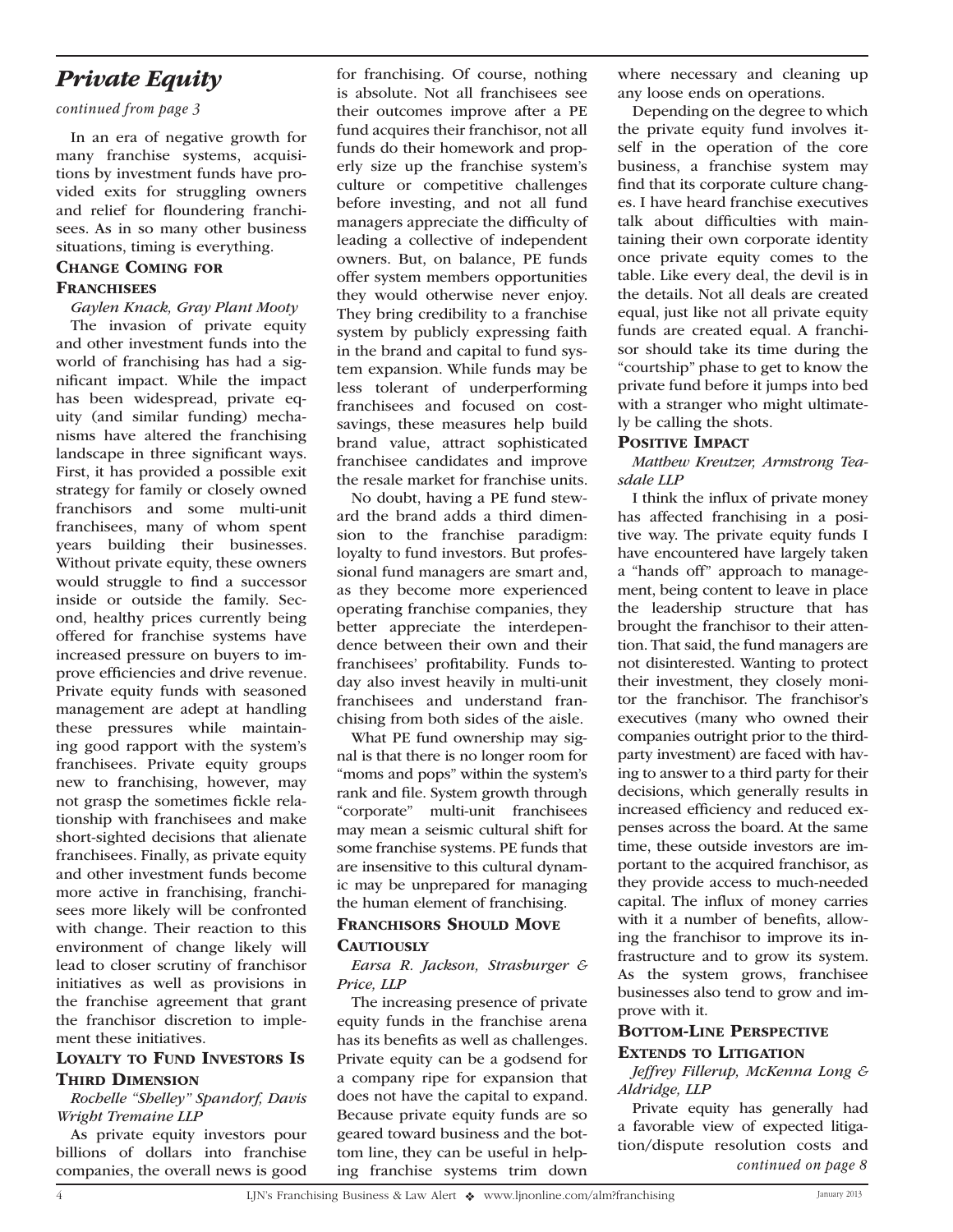# COURT WATCH

#### By Darryl A. Hart

#### Claims to Prevent Enforcement of Arbitration **CLAUSES**

Two recent U.S. district court cases considered claims by franchisees seeking to prevent the enforcement of arbitration clauses in their contracts. *Ace Hardware Corporation v. Advanced Caregivers, LLC d/b/a/ Hialeah Ace Hardware, et al.*, Bus. Franchise Guide (CCH) ¶14,935 (USDC, N.D. Illinois, Oct. 18, 2012) was an action by Ace to compel arbitration of fraud claims brought in state court by the respondents. The respondents, apparently an entity and its owner, had signed various agreements in connection with the entity becoming an Ace Hardware store owner. At the time of their signing, the agreements used by Ace did not contain an arbitration provision. Several months after the agreements were signed by the parties, Ace notified the respondents that there was an error in the agreements concerning the address of the respondents' Ace store. Ace forwarded revised agreements to the respondents. Between the time the original agreements were signed and when the revised agreements were provided, the standard-form agreements used by Ace were modified to require arbitration of disputes between the parties to the contracts. In the cover letter to the respondents, Ace did not point out the arbitration provisions, only that the agreements now contained the correct store address. The respondents signed and returned the revised agreements to Ace.

Several years after the agreements were signed, the respondents brought an action against Ace in state court for fraud and sought class action status. Ace went to federal court and sought to compel arbitration of the claims.

Darryl A. Hart is an attorney with Bartko, Zankel, Tarrant & Miller in San Francisco. He can be reached at

The respondents attempted to prevent arbitration of their claims by alleging that the arbitration provisions in the revised contracts should not be enforced because they were unaware that they were agreeing to arbitration when they signed the modified contracts. The respondents argued that since they did not know the agreements contained an arbitration clause, there was no meeting of the minds or mutual assent to those provisions and that their inclusion resulted from mutual mistakes — Ace's mistake was sending the altered agreements, and the respondents' mistake was signing them. The respondents also attacked the arbitration provisions on the basis that they were not notified by Ace that the contract provisions were changed, that the change was the result of procedural unconscionability, and that their consent to the altered agreements was procured by fraud.

In determining whether there was a mutual mistake, the court determined that it could look only to the written agreement, not to the subjective intent of the parties; it noted that mutual mistakes are rarely found in commercial transactions between sophisticated parties. Looking at the four corners of the agreement, the court pointed out that it is basic contract law that a person who signs an agreement is presumed to know its terms and, by signing, agrees to be bound by those terms. As such, there was no mistake, either by Ace, which sent the agreements with the disputed terms, or by the respondents, whom the law presumes to have read and agreed to the contracts.

The absence of notice by Ace that the terms had been changed was of no consequence to the court since there was no duty by Ace to notify the respondents that the terms had changed. One party does not have a duty to the other party to inform that party as to what the contract says.

The court made quick work of the claim that the new contracts were 415-956-1900 or at dhart@bztm.com. *continued on page 6*

not enforceable because of procedural unconscionability — where the terms of a contract are hidden in a lengthy document, hard to find, hard to read, difficult to understand, etc. The arbitration clauses in the contracts were headlined in bold print; the word "arbitrate" appeared in the relatively short agreements over a dozen times; and the provisions appeared immediately above the signature lines in the revised contracts.

While the absence of a reference to the arbitration provisions in the cover letter transmitting the new agreements to the respondents could arouse suspicion, the fact was that the respondents could have easily found the new clauses by looking over the contracts. Having the opportunity to read the contracts, which opportunity the respondents claim they did not take, defeated the fraud claim.

While never a defense, an "I should not be bound by the contract since I did not read it" claim can be somewhat appealing in a case like this. However, courts will expect the parties to an agreement, even a revision of a previously agreed to agreement, to review a contract prior to signing. Anyone who has been burned by slipped-in provisions need not be reminded of the risk of not reviewing a revised agreement prior to signing. The respondents in this matter are now members of that club.

In *Ironson v. Ameriprise Financial Services, Inc.*, Bus. Franchise Guide (CCH) ¶14,891 (USDC, D. Connecticut, Sept. 10, 2012), the plaintiff, the proprietor of a financial planning business previously affiliated with the defendant, was put to a choice: Either become an employee of Ameriprise, an alternative financially unattractive to the plaintiff, or become an Ameriprise franchisee. The plaintiff chose the latter. The franchise agreement signed by the parties contained an arbitration clause. The franchise agreement had been in effect for more than 10 years when Ameriprise sought to terminate the franchise because of the plaintiff's failure to comply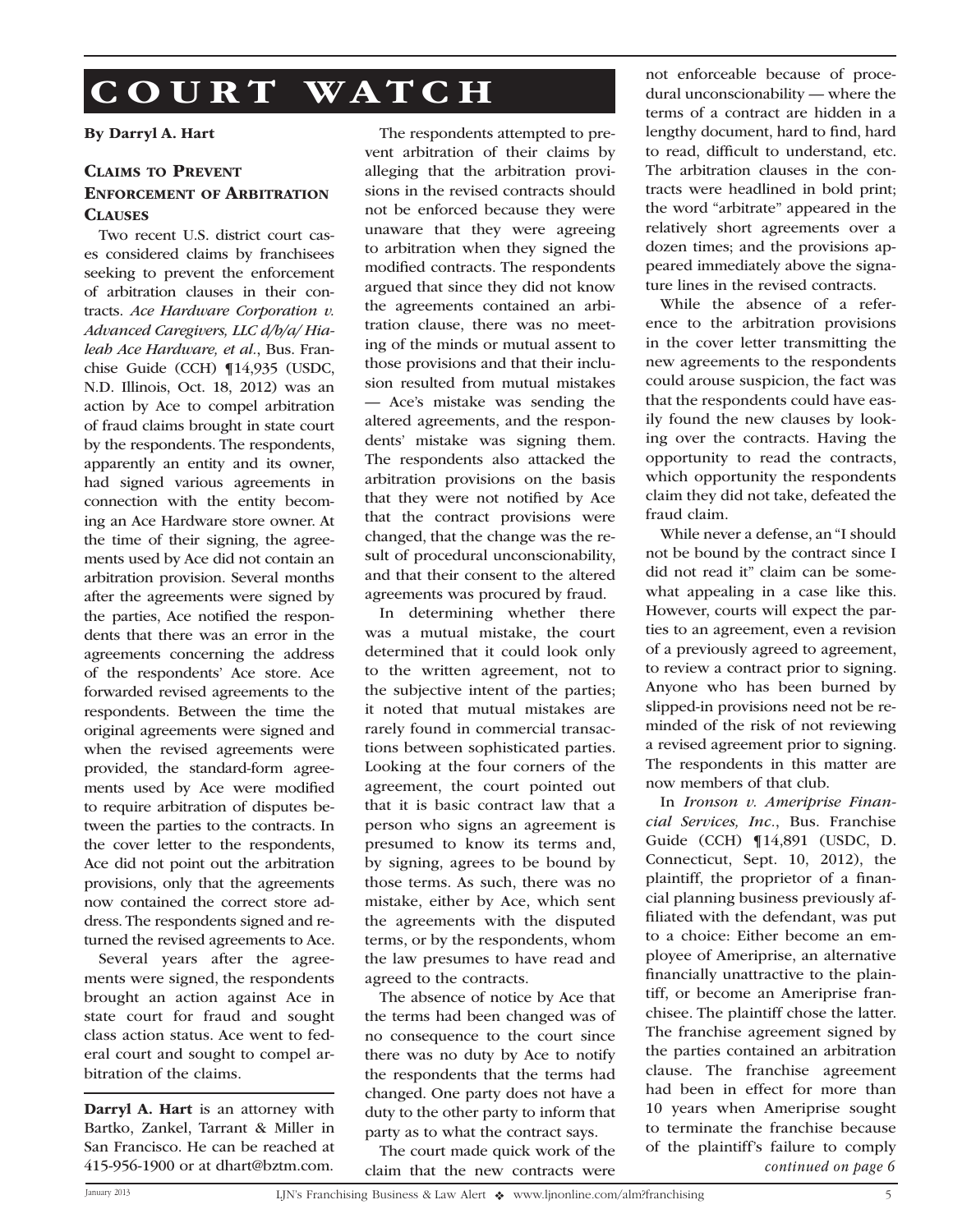### *Court Watch*

#### *continued from page 5*

with certain account requirements. The plaintiff filed suit against Ameriprise, alleging violations of the Connecticut Franchise Act and the Connecticut Unfair Trade Practices Act. Ameriprise moved to compel arbitration. The plaintiff argued that the franchise agreement was unenforceable because it was signed under economic duress; this contractual defense, while not recognized in all states, is available in Connecticut.

Under Connecticut law, to prove economic duress, one must establish a wrongful act or threat that left the complaining party no reasonable alternative but to agree to

### *Arbitration*

#### *continued from page 1*

"The ruling affirms other rulings pertaining to the FAA," said Cullen Seltzer, partner, Sands Anderson. "It affirms that the FAA applies nationally, even though some people think that it is limited to cases in federal court or affecting interstate commerce. The FAA favors enforcement of arbitration agreements when they are [required] in contracts; if the contract is enforceable, then the arbitration clause is enforceable."

The dispute arose when two former employees of Nitro-Lift, which serves operators of oil and gas wells, left the company and began to work for competitors. The employees had signed confidentiality and noncompetition agreements with Nitro-Lift that contained the following arbitration clause: "Any dispute, difference or unresolved question between Nitro-Lift and the Employee (collectively the 'Disputing Parties') shall be settled by arbitration by a single arbitrator mutually agreeable to the Disputing Parties in an arbitration proceeding conducted in Houston, Texas in accordance with the rules existing at the date hereof of the American Arbitration Association."

Kevin Adler is associate editor of *LJN's Franchising Business & Law Alert*.

the concerned transaction and, as a result, the victim consented to the proposed agreement, resulting in the party becoming the victim of an unfair transaction. Ameriprise had threatened to significantly change the plaintiff's current earning ability if he elected to become a direct employee, although that alternative still could have been elected.

The plaintiff claimed that the franchise agreement was a nonnegotiable contract that he had to sign if he wanted to keep his clients and save what he had built in 15 years as proprietor of his business. Direct employment was less attractive and promised a lowered income. However, Ameriprise had the right to pressure the plaintiff to

Claiming that respondents had breached their noncompetition agreements, Nitro-Lift served them with a demand for arbitration. The former employees then filed suit in Oklahoma district court, which found the arbitration clauses to be invalid under state employment contract laws. Nitro-Lift appealed to the Oklahoma Supreme Court, and the company argued that any dispute about the contracts' enforceability was a question for the arbitrator, referencing *Buckeye Check Cashing, Inc. v. Cardegna*, 546 U.S. 440, 446 (2006) and other decisions. The Oklahoma Supreme Court upheld the district court's ruling and stated that "the existence of an arbitration agreement in an employment contract does not prohibit judicial review of the underlying agreement." Then the state supreme court found the noncompetition agreements in the Nitro-Lift contract were "against Oklahoma's public policy," and declared them to be "void and unenforceable."

In rejecting that analysis, the U.S. Supreme Court referenced *Southland Corp. v. Keating*, 465 U.S. 1, 10 (1984), which found that the FAA "declares a national policy favoring arbitration."

In other words, said Seltzer, the U.S. Supreme Court stated that Oklahoma cannot carve out a state exemption from the FAA. "The Court made clear that an arbitration provision, enforceable by federal law, will

accept its relationship preference. The court pointed out that economic necessity or pressure is not the same as economic duress. There was no wrongful act or threat, only business alternatives which the plaintiff, a sophisticated businessman, had adequate opportunity to consider. Just as conditioning employment on an agreement to settle disputes by arbitration does not amount to economic duress, neither does requiring the signing of a franchise agreement containing such a clause by a person who had previously enjoyed a different relationship with a franchisor.

—❖—

be given effect even in cases where that means a dispute concerning a non-compete provision disfavored by state law will be kept out of the state courts," he said.

The Court added further weight to its decision by rejecting a particular statutory-construction argument advanced by the Oklahoma Supreme Court opinion, Seltzer added. "The Oklahoma court had reasoned that because Oklahoma had a specific state-law provision concerning noncompete agreements, that specific provision ought to trump the general provisions of the Federal Arbitration Act, which apply to arbitration clauses generally," he said. "The Supreme Court agreed that specific statutes generally do trump general ones, but that principle only applies only to conflicts of 'laws of equivalent dignity.' Oklahoma's state law, disfavoring non-compete provisions, is an inferior law to Congress's supreme law of the land favoring the enforcement of arbitration clauses."

—❖—

**The publisher of this newsletter is not engaged in rendering legal, accounting, financial, investment advisory or other professional services, and this publication is not meant to constitute legal, accounting, financial, investment advisory or other professional advice. If legal, financial, investment advisory or other professional assistance is required, the services of a competent professional person should be sought.**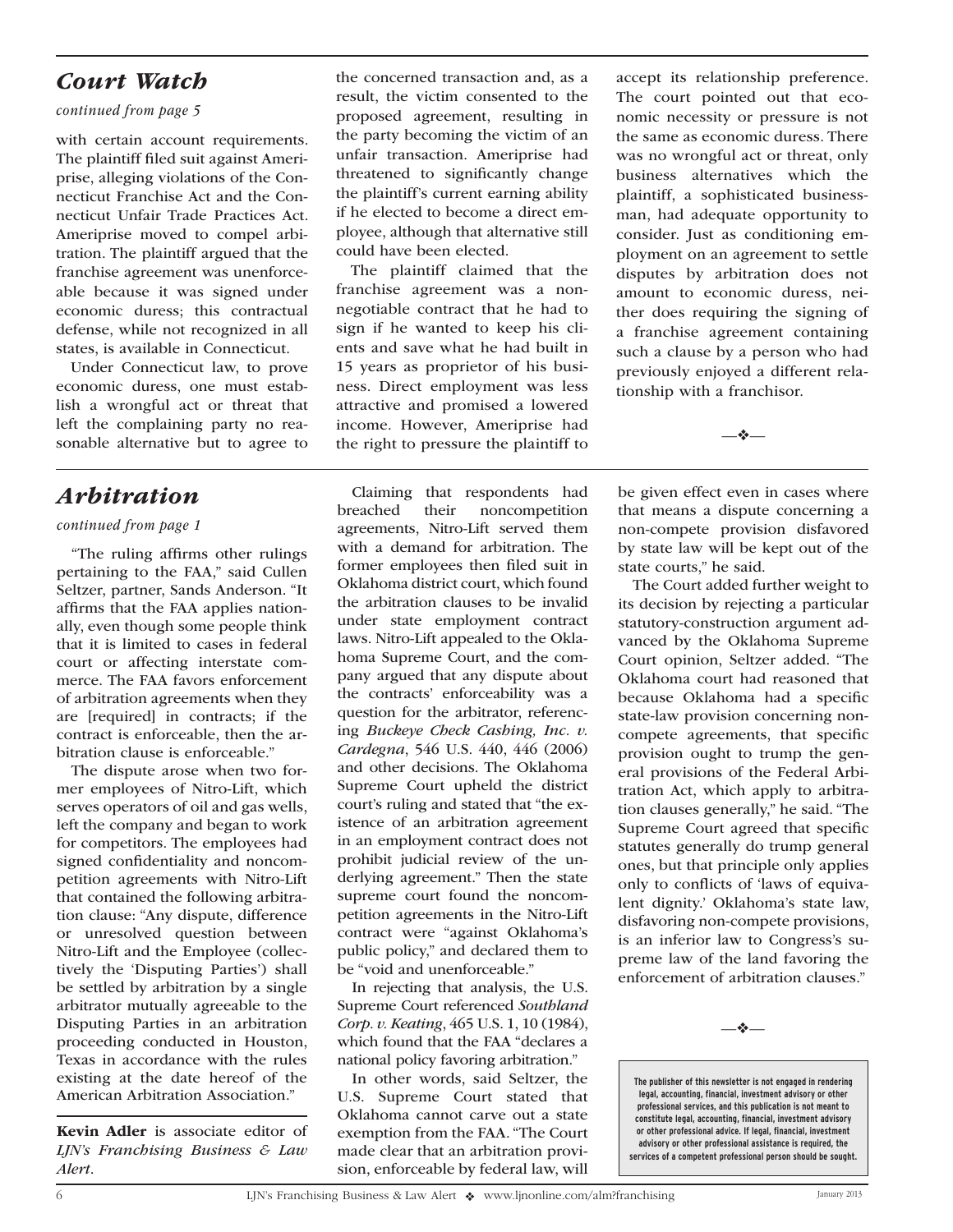## NEWS BRIEFS

#### Virginia Proposes Changes TO FRANCHISE RULE

In order to harmonize Virginia's franchise disclosure regulations with those of other states, the Virginia Division of Securities and Retail Franchising has published recommended revisions to the Virginia Retail Franchising Act rules. The proposed changes would match Virginia's rules to the guidelines adopted by the North American Securities Administrators Association ("NASAA"). The changes are scheduled to come into effect on March 1, 2013, but a public comment period will be open through Jan. 15, 2013.

The proposals would require franchisors operating in Virginia to:

- Use NASAA's Guarantee of Performance form;
- File the Franchise Disclosure Document in CD-ROM format;
- Provide franchisees with copies of each "materially different" FDD used in the last three years; and
- File amendments to a franchise registration with the securities division when a material change is made (file within 30 days of the change).

Also, franchisors could not use the "seasoned franchisee" exemption if their audit report contains a "going concern" comment.

The proposed rules changes can be found at www.scc.virginia.gov/ srf/s\_12\_40.pdf, and the rules for submitting a comment can be found at www.scc.virginia.gov/case.

#### HOTEL FRANCHISEE SUES FOR Lack of Support

A Crowne Plaza Hotel franchisee in Lenexa, KS, is suing franchisor InterContinental Hotels Group PLC ("IHG") for breach of contract in the U.S. District Court for the District of Kansas. The lawsuit, *Lenexa Hotel, LP v. Holiday Hospitality Franchising, Inc., Intercontinental Hotels Group PLC, and Six Continents Hotels, Inc.*, claims lack of promised marketing support and botched online and phone referrals after an existing hotel was converted from a Radisson to the Crowne Plaza brand in 2009.

Franchisee Stephen Craig claims in the lawsuit that he spent more than \$7 million on hotel upgrades and met his contractual obligations for the rebranding. He is seeking reimbursement of his expenditures, as well as damages, attorneys' fees and interest. IHG has informed Craig that he has not met his obligations under the franchisor's Property Improvement Plan.

The complaint, provided to *FBLA* by one of Craig's attorneys, Tyler Hudson, a partner with Wagstaff & Cartmell, LLP in Kansas City, KS, states that Craig signed a 10-year franchise agreement in May 2008 after receiving assurances "through emails and in-person communications," that IHG would "market the Hotel, which is located in suburban Lenexa, Kansas, to business travelers and other potential customers as an upscale Kansas City metropolitan hotel." Lenexa is a suburb south of Kansas City.

In a statement provided to *FBLA*, IHG noted that it "is aware of the lawsuit filed in Kansas City district court by Lenexa Hotel Group and Mr. Stephen Craig. We have no further response regarding this pending litigation."

Craig alleges that IHG has favored another Crowne Plaza hotel, located in downtown Kansas City, in descriptors used for online searches and in referrals made by phone reservation agents. For example, he alleges that online listings by IHG referenced the hotel as a Radisson more than a year after it had been rebranded to Crowne Plaza. Although Craig, an experienced owner-operator of hotels, made his complaints known to franchisor executives beginning in 2009 and received assurances that changes would be made, the complaint alleges that IHG continued to promote Craig's Crowne Plaza as a Lenexa, KS, facility, rather than his preferred designation as a hotel for business and upscale travelers who are visiting Kansas City and Overland Park. As a result, Craig's Crowne Plaza is severely underperforming expectations.

According to the complaint, the UFOC signed by Craig in 2008 included performance representations. These stated that the average occupancy rate of 53 "mature Crowne Plazas in suburban markets in 2007" was 63.5% and yielded \$70.43 in revenue per available room ("RevPar"), a standard industry metric. In contrast, Craig's hotel had a 28.07% occupancy rate and RevPar of \$20.42 in 2009. The numbers inched up in 2010, and by 2011 they had reached 41.6% occupancy and \$32.75 RevPar. Not only are those figures well below the national averages cited in the UFOC, but they are also below the performance of the hotel when it was a Radisson brand, Craig maintains.

Craig also alleges that he realized in 2009 that IHG's national reservation line was not referring guests to his hotel. He hired researchers to call the reservation system. "In many of these calls, IHG's call center representatives did not identify the Hotel at all. Instead, they identified only the downtown Crowne Plaza. In fact, the agents often suggested a Holiday Inn, a midscale IHG brand, even though the customer called the specific Crowne Plaza phone number and asked specifically for a Crowne Plaza hotel in Kansas City," according to the complaint. After Craig provided records of the calls, a year of back-and-forth discussions with IHG executives did not resolve the problem, according to Craig.

#### FRANCHISOR EXECS CHARGED With Fraud

The SEC's settlement in May 2011 of fraud charges against five executives of the now-defunct Brooke Corp. has not ended government lawsuits filed against the former insurance agency franchisor. In November 2012, a federal grand jury in Kansas indicted two of the former executives, Robert D. Orr and Leland G. Orr, with one count each of conspiracy to defraud the Securities and Exchange Commission and three counts of making false statements in filings to the SEC. Robert Orr also was charged with two additional counts of making false statements in SEC filings and one count of bankruptcy fraud.

Brooke Corp., formerly based in Overland Park, KS, was a fast-growing franchisor of insurance agencies *continued on page 8*